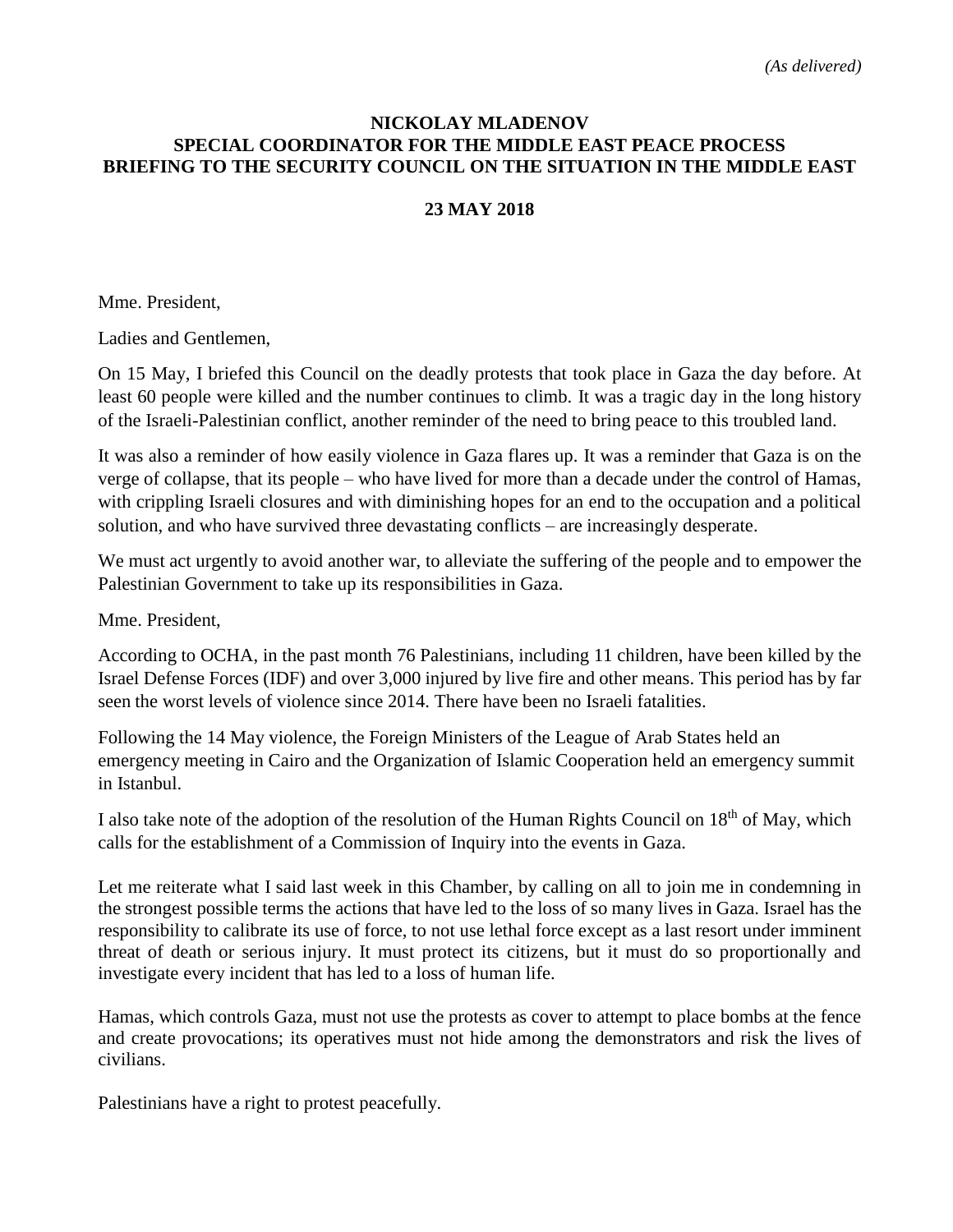As demonstrations are likely to continue into the month of June, I again reiterate our call for all sides to exercise maximum restraint.

Mme. President,

In this chamber, Council Members have often spoken of the need to prevent war; and the Secretary-General has made preventive diplomacy the heart of his agenda. It is time for our words to be tested in Gaza.

I have taken note of the request last week by several Member States of the Security Council to bring forward proposals to address the situation in Gaza, in line with our commitment to advance urgent infrastructure and economic development projects, improve access and movement, and support the Egyptian-led reconciliation process.

Gaza's infrastructure teeters on the verge of total collapse, particularly its electricity and water networks as well as its health system. In the past, implementation of key infrastructure projects has faced significant delays and obstacles. Failure to implement immediately, over the next six to 12 months, a set of modest, achievable projects – already endorsed by all relevant stakeholders, and some already funded – will create an amplified humanitarian crisis with fewer means to address it effectively.

We have all the instruments in place to do address this challenge, we just need to organize them better.

As such, I plan to take the following actions:

First, prioritize projects identified and agreed over the past two years by the Ad-hoc Liaison Committee (AHLC).

Second, to adopt a Fast Track modality, with an enhanced UN project management capacity, to speed up implementation of these projects on the ground in Gaza.

Third, strengthen our close coordination with the Palestinian Authority, with Israel, with Egypt to overcome any political, administrative and logistical blockages that may emerge.

The condition for success Madame President, and let me be very clear, is that the ceasefire achieved in 2014 be observed and that all factions in Gaza refrain from illicit arms build-up and militant activity on the ground.

If we are able to move quickly, we will reduce the chances of military confrontation and another devastating conflict. We will create the conditions for relaxing movement and access restrictions and preserve the fraying links between Gaza and the West Bank. We will also support Egyptian reconciliation efforts. And, most importantly perhaps, we will provide much needed breathing space for ordinary Gazans.

Ultimately, these efforts are meant to strengthen – not replace – overarching political objectives: the unification of Gaza and the West Bank under a single, democratic and legitimate Palestinian authority,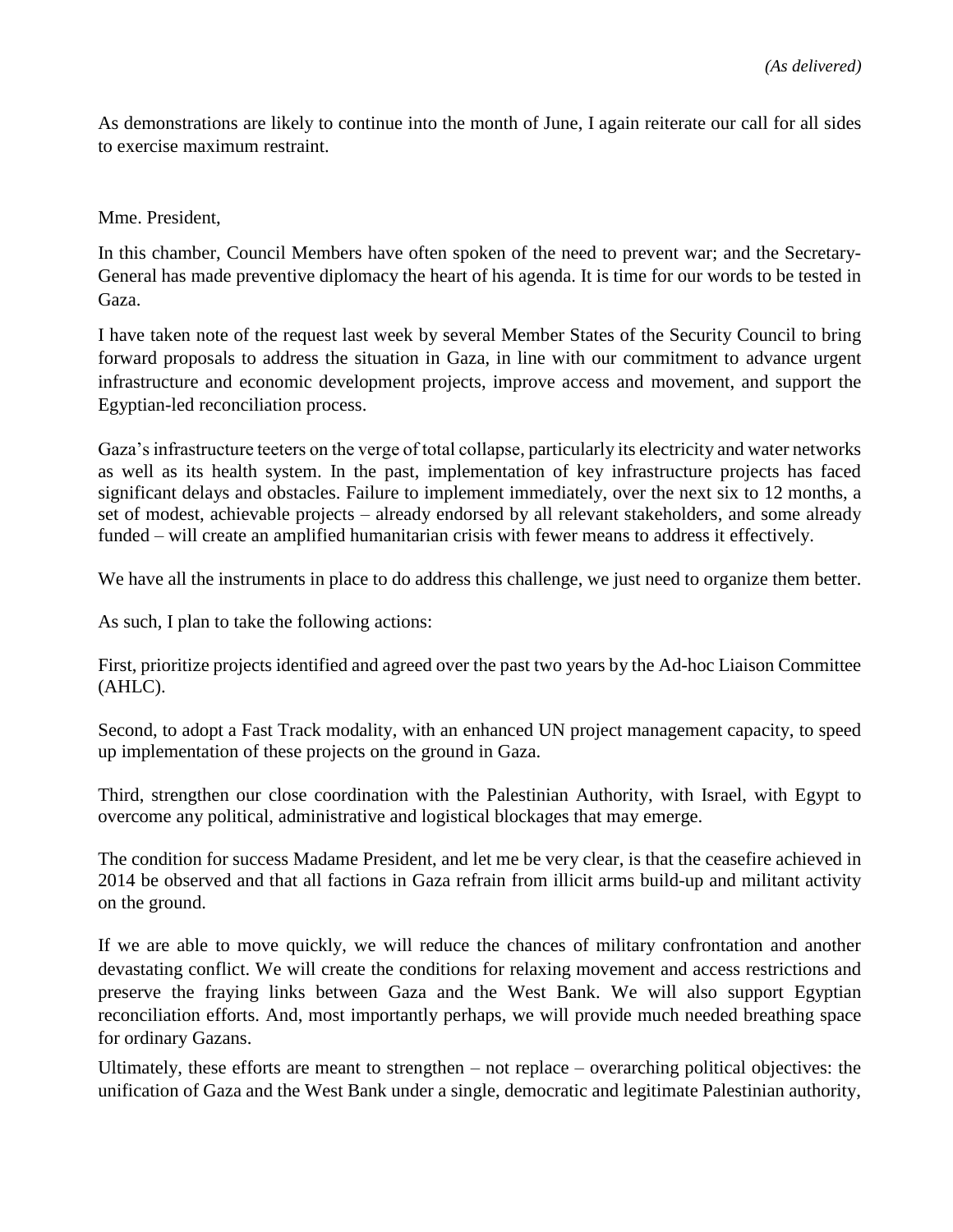in line with Quartet Principles; and an end to the occupation and resolution of the wider Israeli-Palestinian conflict.

Mme. President,

We are currently discussing with key stakeholders how to move forward on this strategy.

I am encouraged by the positive engagement by all.

I particularly welcome Egyptian President Al-Sisi's decision to maintain the opening of Rafah Crossing throughout the holy month of Ramadan. This is an important step and I hope that the security situation will allow for more regular movement through the crossing.

I also want to acknowledge Israel's efforts to ensure the delivery of goods to Gaza, despite the serious damage done at the Kerem Shalom crossing by protesters during the recent weeks. I look forward to further measures that will enable an increase in the entry of goods and stimulate economic activity.

I also welcome the decision by the Palestinian Government to provide critical medical supplies and doctors to Gaza after the tragic events of May 14 as well as their engagement with the UN on facilitating much needed deliveries to Gaza.

The AHLC has identified several critical projects aimed at ensuring a long-term future for Gaza, and I am encouraged by ongoing work with our partners to prioritize a shortlist of key projects based on the conclusions of our recent meetings in Cairo, in Washington and in Brussels.

We are engaged constructively with Israel, the Palestinian Government and with Egypt to discuss how to improve coordination and move forward.

I also urge the international community to generously support these goals, both financially and politically. Progress is reliant on the coordinated action and sustained commitment of all stakeholders.

#### Mme. President,

Taking a step back from the immediate situation in Gaza, the confluence of conflicts in the Middle East is raising tensions on multiple fronts – in Syria, in Yemen, and, clearly, on the Israeli-Palestinian track.

Amid the political stagnation, frustration and disillusionment in the Palestinian diaspora is also mounting. People are watching events here very very closely. Confined to often squalid refugee camps, devastated by war, most notably and tragically in the Yarmouk camp in Syria, and with UNRWA experiencing a severe funding crisis, Palestinian refugees are increasingly facing an untenable situation, risking an expanded humanitarian crisis and further instability.

Developments in Jerusalem and in Gaza reverberated with some protests across Lebanon, mostly in refugee camps. Thankfully, no violent incidents were reported.

Mme. President,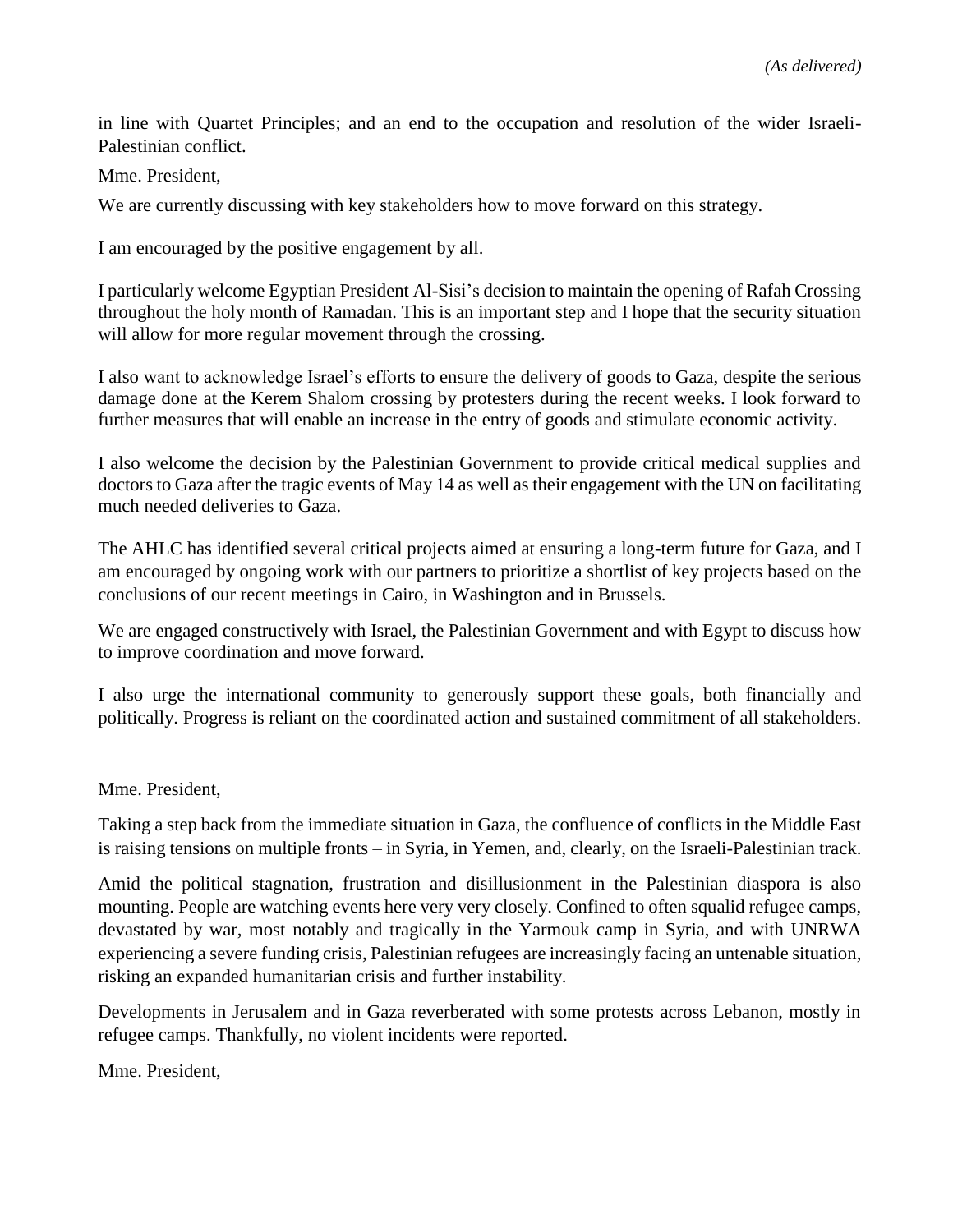In an important development on the 30<sup>th</sup> of April, the Palestinian National Council (PNC) convened in Ramallah for the first time in 22 years at which President Abbas was re-elected as chairman. While reiterating the commitment to a peaceful solution based on long-standing parameters and UN resolutions, *inter alia,* the final PNC statement urged*,* the suspension of the recognition of Israel, security coordination and the suspension of the Paris Protocol. It also outlined international moves to advance the goal of an independent Palestinian state and to seek protection for the Palestinian people.

Regrettably, the announcement that the salaries of the Palestinian Authority employees in Gaza will be paid is not being implemented, which further contributes to the explosive situation in the Strip.

On 15 May, Palestine acceded to the United Nations Conference on Trade and Development, the United Nations Industrial Development Organization and the Convention on the Prohibition, Stockpiling and Use of Chemical Weapons.

Meanwhile, Mme. President, in other developments,

I have to note that no settlements plans were approved and no new tenders were issued in the occupied West Bank, including East Jerusalem, during the reporting period. Settlement construction in Area C and East Jerusalem, however, has continued, and the Israeli Government has approved major plans focused on solidifying its control of East Jerusalem.

Israeli authorities have also demolished or seized some 30 Palestinian-owned structures across the West Bank, including East Jerusalem. As a result, 43 Palestinians have been displaced and the livelihoods of over 140 have been affected.

On 2 May, Israel demolished or seized some 14 structures in the Massafer Yatta area of south Hebron, located in an Israeli-declared military "firing zone." At least nine households had been impacted, with some 35 people displaced.

I am also concerned by developments regarding Khan al Ahmar-Abu al Helu, a vulnerable Palestinian Bedouin community east of Jerusalem, home to some 180 people – over half of them children – who also face an increased risk of demolitions and relocation.

In separate security incidents, Israeli Defense Forces (IDF) targeted Hamas facilities in Gaza on at least ten occasions, with no injuries having been reported. During the reporting period, the IDF has also destroyed two tunnels it attributed to Hamas, bringing the total number of tunnels destroyed since October to ten. Amid Israeli reports of violence directed at Israeli forces, on May16, Palestinian militants reportedly fired machine gun rounds towards Israeli troops, hitting several housesin the Israeli town of Sderot, and this has caused damage but no injuries.

### Mme. President,

I also note the move of Embassies to Israel of the United States, Guatemala and Paraguay from Tel Aviv to Jerusalem. I reiterate the United Nations position, that Jerusalem is a final status issue that must be resolved through negotiations between the parties, based on relevant UN resolutions.